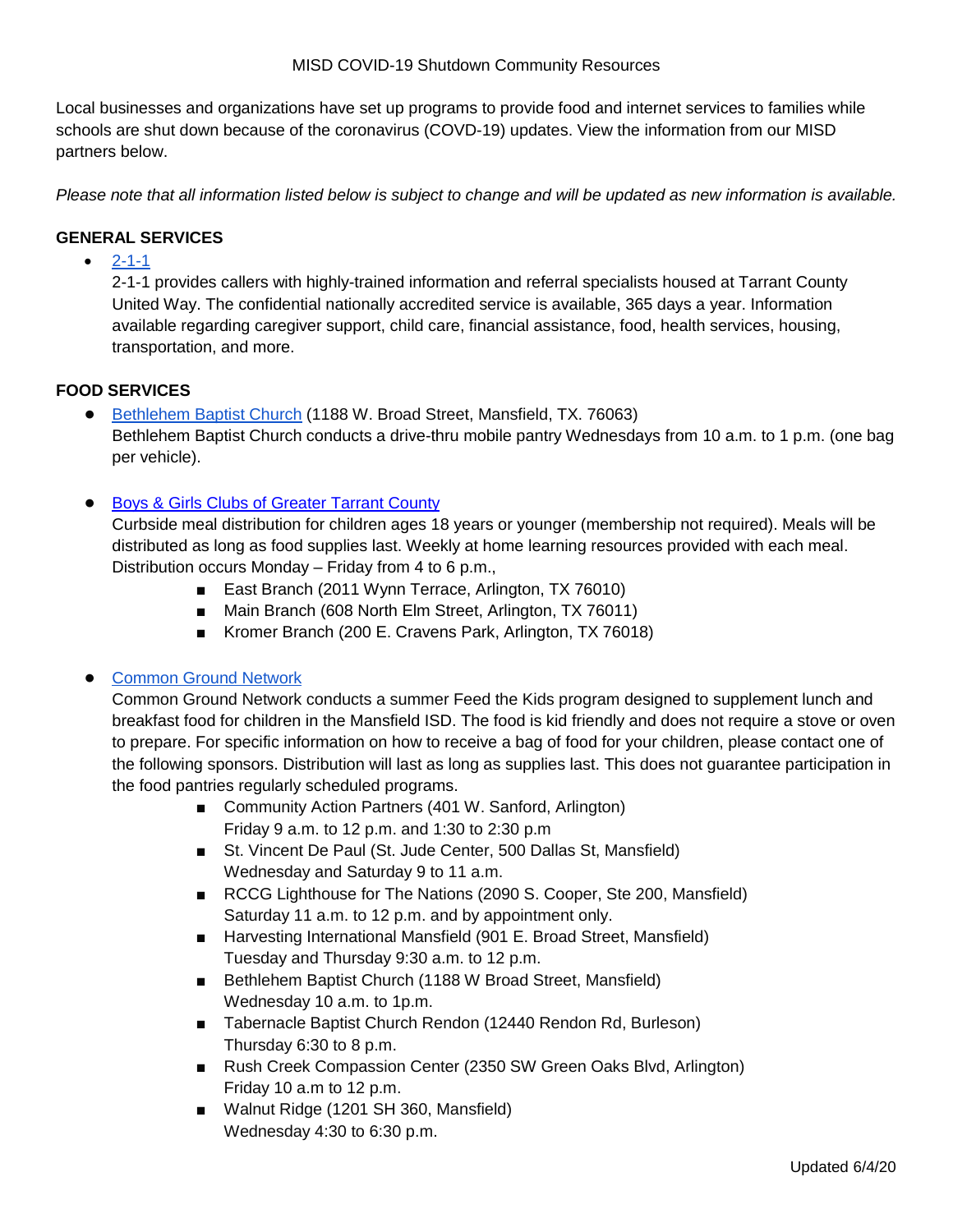- Inglesia Rebano Church (7300 S. Cooper Street, Arlington) Wednesday 4:30 to 6:30 p.m.
- Creekwood Church West (7701 FM 1187) Monday 4:30 to 6:30 p.m
- [Harvesting in Mansfield Center](https://himcenter.org/) (150 S 6th Ave, Mansfield, TX 76063) Harvesting in Mansfield (HIM) Center provides food and essentials for local families in need. Filled grocery baskets available to families in need Tuesday & Thursdays from 9:30 a.m. to noon and by appointment.
- [Mansfield Mission Center](https://www.mansfieldmission.org/) (777 N. Walnut Creek Drive, Mansfield, TX 76063) Mansfield Mission Center's drive-thru grocery distribution is available for local families. Distribution will be held Tuesdays and Thursdays from 1 to 4 p.m. and Saturdays from 9 a.m. to noon.
- [Mission Arlington](https://missionarlington.org/) (210 W South St, Arlington, TX 76010) Mission Arlington supplies food, clothing, financial assistance and other home needs. The hours of operations are Monday through Friday from 8:30 a.m. to 5 p.m. and Saturday from 9 a.m. to 2 p.m. For emergency assistance, call 817-277-6620.
- **[RCCG Lighthouse for the Nations Mobile Pantry](https://rccglighthouse.org/)** Through Tarrant Area Food Bank partnership, RCCG Lighthouse Mobile Pantry provides drive through meal distribution the 1<sup>st</sup> Saturday of every month from 10 a.m. to 12 noon.
- [Rush Creek](https://rushcreek.org/coronavirus/) (2350 SW Green Oaks Blvd, Arlington, TX 76017) Rush Creek is providing food bag pickups at its Compassion Center Food Pantry. Hours of operation are Monday through Friday from 10 a.m. to noon.
- Salvation Army

The Salvation Army is operating drive-through food pantries locations in Collin, Dallas, Denton, Ellis, and Tarrant counties. Hours of operation vary by location, search the location nearest you for assistance.

● [St. Vincent dePaul/ St. Jude Food Pantry](https://www.stjudemansfieldtx.org/) (310 Graves Street Mansfield, TX 76063, entrance on Dallas Street)

St. Jude Food Pantry provides food for local families in need. Drive through services is available from 9 a.m. to 11 a.m. every Wednesday and Saturday. Please bring a photo ID and proof of residency.

**[Tarrant Area Food Bank](http://www.tafb.org/find-food)** 

Tarrant Area Food Bank distributes food to pantries and other nonprofits across North Texas that serve those in need. Search the location nearest you for assistance.

## **INTERNET AND PHONE SERVICE PROVIDERS**

There are a number of internet and phone companies offering free services during the coronavirus (COVID-19) shutdown. View details below.

- [AT&T](https://about.att.com/pages/COVID-19.html) Open hotspots, unlimited data to existing companies and \$10/month plans to low-income families.
- [Charter](https://corporate.charter.com/newsroom/charter-to-offer-free-access-to-spectrum-broadband-and-wifi-for-60-days-for-new-K12-and-college-student-households-and-more) Free internet for 60 days for new K-12 and college student households.
- [Comcast](https://corporate.comcast.com/covid-19) Free Wi-Fi for 60 days to low-income families, and all Xfinity hotspots are free to the public during this time.